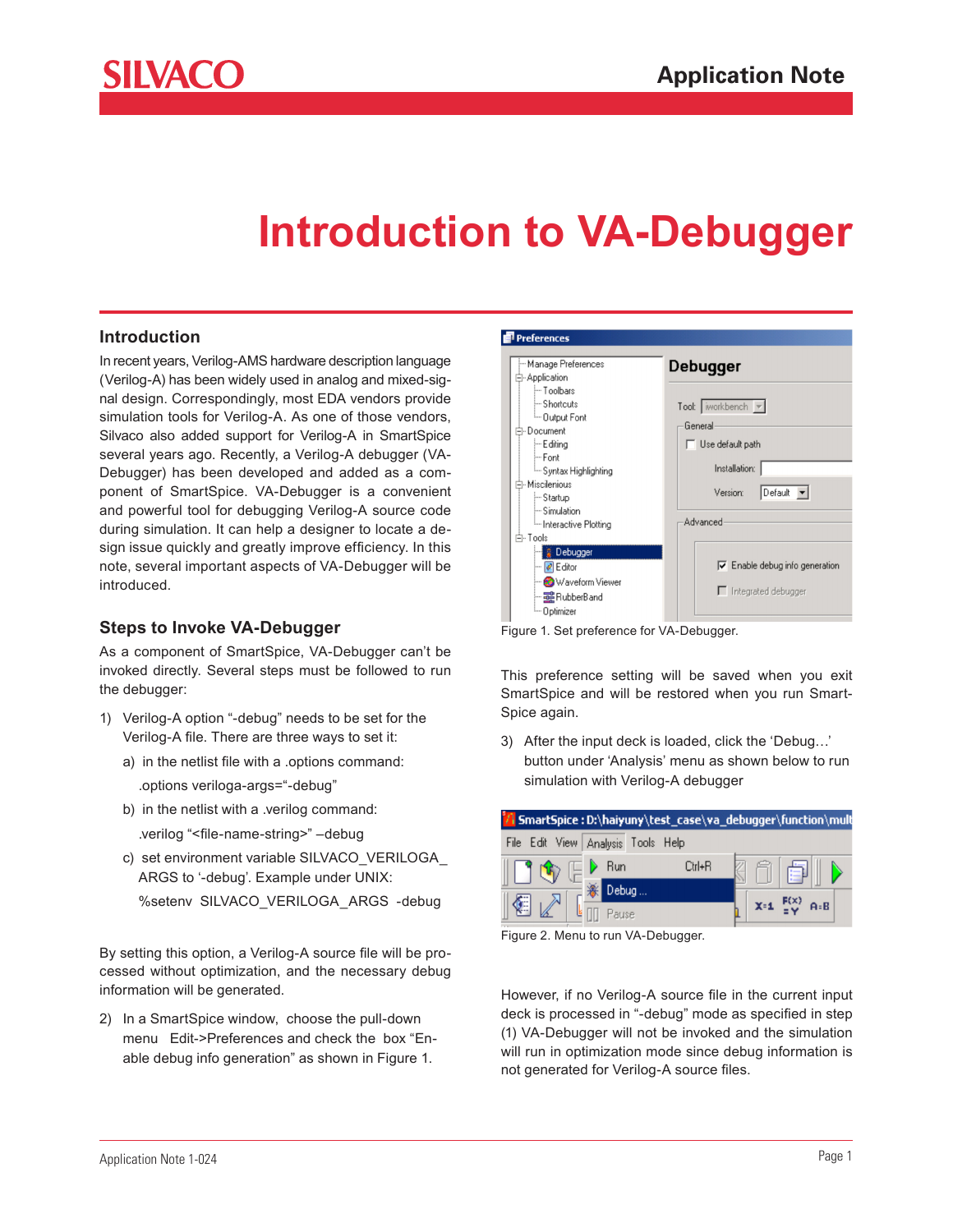### **Status Information Description**

At the bottom of the VA-Debugger window there are a few status bars. Three of those bars have special meanings.

| $\sqrt{$\text{CST} = 2.100000000000000010e+000}$ $\sqrt{$\text{CI} = 1 \sqrt{$\text{TI} = 5}$ |  |
|-----------------------------------------------------------------------------------------------|--|
|-----------------------------------------------------------------------------------------------|--|

- \$CST: Current simulation time
- \$CI: Iterations in current simulation time
- \$TI: Total iterations

If any value of those variables changes, it will be highlighted in red, otherwise it will be displayed in black. This design helps users to monitor the progress of the simulation while paying minimal attention to actual numbers.

It is worth mentioning how \$TI is updated in VA-Debugger. This variable counts only effective simulation iterations and it only updates once after simulation finishes in one time spot. This means that if the simulation can't converge at some time spot after several iterations, these iterations will not be counted in \$TI. The value of \$CI updates with every iteration, no matter if the simulation converges or not. Therefore, the value of \$TI does not synchronize with \$CI, which is normal here.

### **Set Breakpoint**

Like every debugger, VA-Debugger provides several ways to set and configure a breakpoint. The most popular and convenient way to set a breakpoint is left-clicking the mouse in front of a source code line. A "stop" mark will show in front of that line if a breakpoint is successfully set. If a line doesn't contain debug information, like port and variable declarations, a breakpoint can't be set at that line.



Figure 4. One way to invoke breakpoint setting dialog window.

Conditional breakpoints are very useful in debugging and VA-Debugger also supports these. There are two ways to open the dialog box to set a conditional breakpoint. One is to right-click on an existing breakpoint and choose Breakpoint->Properties from the menu.

Another way is to choose a breakpoint from the breakpoint list in breakpoint window and clicking the "proper-Figure 3. Status bar. The contract of the dialog box. Figure 3. Status bar.

|  | Remove All Remove Properties<br>New |           |                  |      |                                                              |           |
|--|-------------------------------------|-----------|------------------|------|--------------------------------------------------------------|-----------|
|  |                                     |           | Module Line File |      |                                                              | Condition |
|  |                                     | - ⊠ 0     |                  |      | 116 D:\haiyuny\test_case\va_debugger\function\multi_level.va |           |
|  |                                     | <b>Vi</b> |                  | 1121 | [D:\haiyuny\test_case\va_debugger\function\multi_level.va    |           |

Figure 5. Another way to get a dialog box for setting a breakpoint.

In the dialog box, there is a "Condition" field, where a conditional expression can be typed in. The conditional expression must be a logical expression that can be evaluated into a Boolean value. If the conditional expression can't be evaluated correctly (wrong expression type, unknown symbol in expression, etc.), this breakpoint will be removed and a message will be displayed in the "Input/Output" window.

| <b>Breakpoint Properies</b>                         | ?                                                |  |
|-----------------------------------------------------|--------------------------------------------------|--|
| Location<br>$\odot$ At line<br>116<br>C In function | 즉 D:\haiyuny\test_case\va_debugger\function\mu v |  |
| $\nabla$ Condition<br>delta_T > 1.25                |                                                  |  |
|                                                     | Context>>                                        |  |
|                                                     | 0K<br>Cancel                                     |  |

Figure 6. Dialog box for setting a Breakpoint.

To help users to compose conditional expressions more easily, a "context" window is provided inside the breakpoint setting dialog box. The "context" window can be expand/hide by clicking the "context" button in the breakpoint setting dialog window.

The context window displays a list of variables and their values. The variable name or value can be easily inserted into the conditional expression field by right-clicking on a variable and choosing "Insert name" or "Insert value" from the menu. This design saves the work of copying and pasting and avoids switching between windows.